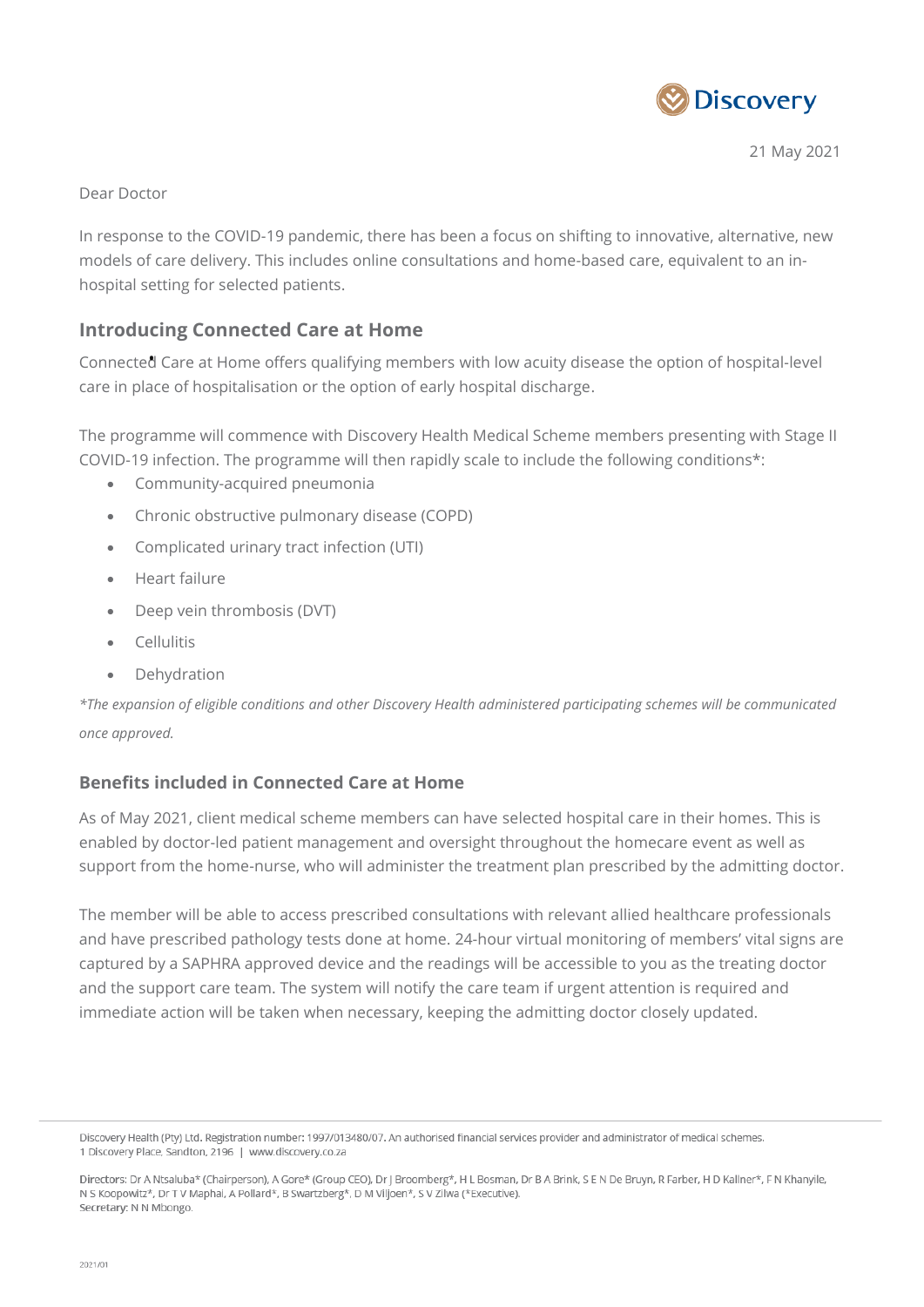

### **Criteria for activation of COVID-19 acute care at home**

DHMS members meeting the following criteria qualify for activation of the benefit if:

- They test positive for SARS-CoV-2 using the PCR test
- Stage II (pulmonary phase) COVID-19 infection
- Eligible for general-ward level admission for acute care or early discharge at home
- Favourable inflammatory markers

Qualifying members can be referred to the Connected Care at Home programme by you, as their admitting doctor, after appropriate assessment and member consent.

### **Homecare options to you**

The admission will be allocated based on capacity of available service providers, either Discovery HomeCare or Quro Medical, to access the following:

- 1. Remote monitoring only
- 2. In lieu of hopsitalisation
- 3. Early discharge from hospital into the home



### Phases of COVID-19:

*Figure 1: Classification of COVID-19 disease states: Therapeutic Staging Proposal (Siddiqi et al, 2020)*

## **Fees for the treating doctor**

Primary doctors may bill the following codes:

#### **Remote monitoring only option (five-day episode)**

The following fees include clinical oversight by the admitting doctor for the duration of the remote-monitoring episode:

| Code        | <b>Description</b>                            | <b>Detail</b>  | <b>Tariff</b> |
|-------------|-----------------------------------------------|----------------|---------------|
| <b>RMGP</b> | Remote monitoring by general practitioner     | Billed per day | R450.00       |
| RMPH        | Remote monitoring by physician or intensivist | Billed per day | l R650.00     |